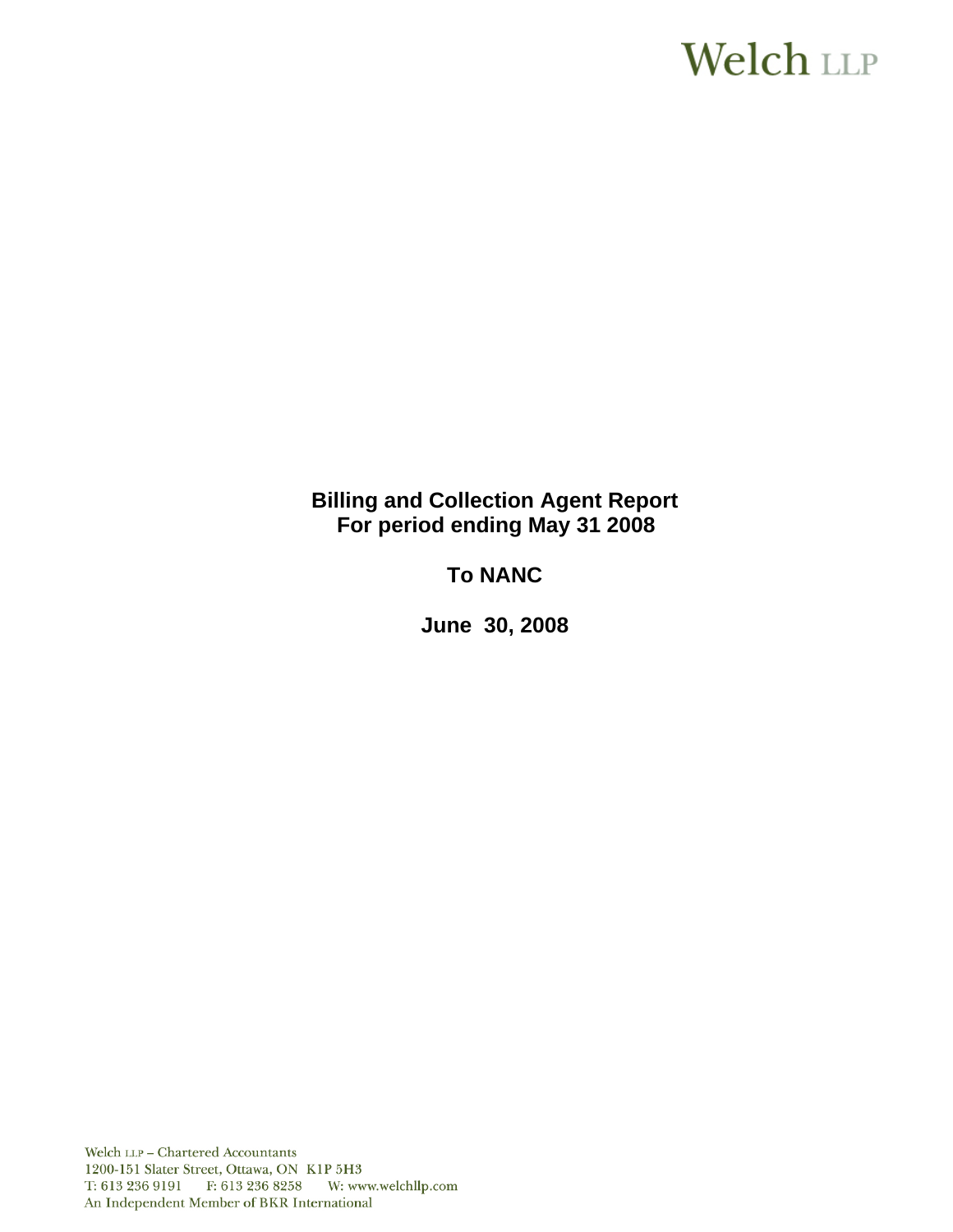## **NANPA FUND STATEMENT OF FINANCIAL POSITION MAY 31, 2008**

| <b>Assets</b>                                              |           |            |
|------------------------------------------------------------|-----------|------------|
| Cash Balance in bank account                               | \$        | 61,953     |
| Dreyfus Government Cash Management Fund                    |           | 3,606,000  |
| Receivable from US Carriers                                | 253,240   |            |
| Receivable from Canada                                     | 5.910     |            |
| Receivable from Caribbean countries                        | 1,137     |            |
| Receivables forwarded to FCC for collection (Over 90 days) | 181,417   |            |
| Allowance for uncollectible accounts                       | (214,000) | 227,704    |
| Interest receivable                                        |           | 5,894      |
| <b>Total assets</b>                                        |           | 3,901,551  |
| Less: Accrued liabilities (see below for makeup)           |           | (720, 860) |
|                                                            |           |            |
| <b>Fund balance</b>                                        |           | 3,180,691  |

## **Makeup of Accrued Liabilities** (see following page for additional details)

| Welch LLP                                        |     | 36.772  |
|--------------------------------------------------|-----|---------|
| <b>NEUSTAR Pooling 1K Block Pooling Expenses</b> |     | 378.747 |
| <b>NEUSTAR Admin Expenses</b>                    |     | 244.642 |
| Data Collection Agent - USAC                     |     | 10.699  |
| Fund audit                                       |     | 50,000  |
|                                                  | \$. | 720,860 |

#### **\*\*\*\*\*\*\*\*\*\*\*\*\*\*\*\*\*\*\*\*\*\*\*\*\*\*\*\*\*\*\*\*\*\*\*\*\*\*\*\*\*\*\*\*\*\*\*\*\*\*\*\*\*\*\*\*\*\*\*\*\*\*\*\*\*\*\*\*\*\*\*\*\*\*\*\*\***

#### **Other items of note**

During May 2008, the Dreyfus Government Cash Management Fund earned a rate of return of 1.96%.

The annual fiscal audit is being performed by Ernst & Young. They will performing the audit for the three fiscal years 2004/05, 2005/06 and 2006/07. The cost of the audit is \$50,000.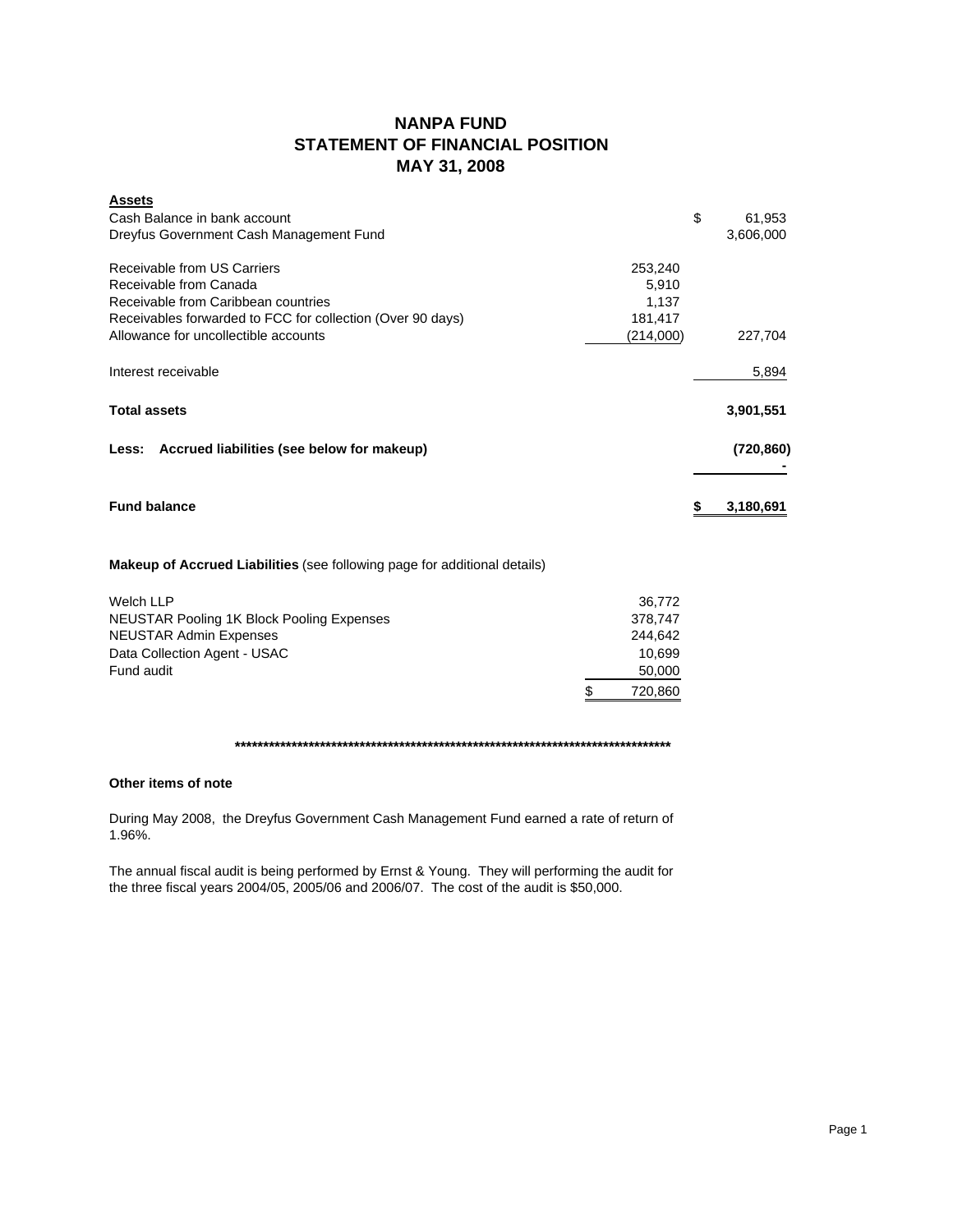#### **NANPA FUND FORECASTED STATEMENT OF CHANGES IN FUND BALANCEJULY 2007 TO MAY 2009**

|                                                |            | Actual                |                  |                 | <b>Budgeted</b>          |                  |                  |                                                                 |                 |                          |                 |                 |                 | <b>Estimated</b> |           |           |                 |                 |           |
|------------------------------------------------|------------|-----------------------|------------------|-----------------|--------------------------|------------------|------------------|-----------------------------------------------------------------|-----------------|--------------------------|-----------------|-----------------|-----------------|------------------|-----------|-----------|-----------------|-----------------|-----------|
| 31-May-08                                      |            | July 07 - April<br>08 |                  | May-08          | <b>Jun-08</b>            | Total            | <b>Budget</b>    | Variance between forecasted<br>balance at June 30/08 and budget | Jul-08          | Aug-08                   | Sep-08          | Oct-08          | <b>Nov-08</b>   | Dec-08           | $Jan-09$  | Feb-09    | Mar-09          | Apr-09          | May-09    |
| Revenue                                        |            |                       |                  |                 |                          |                  |                  |                                                                 |                 |                          |                 |                 |                 |                  |           |           |                 |                 |           |
| <b>International Contributions</b>             |            |                       |                  |                 |                          |                  |                  |                                                                 |                 |                          |                 |                 |                 |                  |           |           |                 |                 |           |
| Canada<br>Caribbean countries                  | (1)<br>(1) |                       | 65,011<br>13,970 | 5,911<br>$\sim$ | $\overline{\phantom{a}}$ | 70,922<br>13,970 | 70,922<br>13.949 | 21                                                              | 5,733<br>13,589 | 5,733<br>$\sim$          | 5,733<br>$\sim$ | 5,733<br>$\sim$ | 5,733<br>$\sim$ | 5,733            | 5,733     | 5,733     | 5,733<br>$\sim$ | 5,733<br>$\sim$ | 5,733     |
| <b>Total International Contributions</b>       |            |                       | 78,981           | 5,911           |                          | 84,892           | 84,871           | 21                                                              | 19,322          | 5,733                    | 5,733           | 5,733           | 5,733           | 5,733            | 5,733     | 5,733     | 5,733           | 5,733           | 5,733     |
| Domestic Contributions - US carriers           | (1)        |                       | 4,372,252        | 197,668         |                          | 4,569,920        | 4,530,185        | 39,735                                                          | 1,920,783       | 178,780                  | 178,780         | 178,780         | 178,780         | 178,780          | 178,780   | 178,780   | 178,780         | 178,780         | 178,780   |
| Late filing fees for Form 499A                 | (2)        |                       | 8,100)           | 500)            | 147,700                  | 139,100          | 115,000          | 24,100                                                          |                 |                          |                 |                 |                 |                  |           |           |                 |                 |           |
| Interest income                                | (3)        |                       | 149.098          | 5,940           | 15,000                   | 170,038          | 180,000          | 9,962)                                                          | 15,000          | 15,000                   | 15,000          | 15,000          | 15,000          | 15,000           | 15,000    | 15,000    | 15,000          | 15,000          | 15,000    |
| <b>Total revenue</b>                           |            |                       | 4,592,231        | 209.019         | 162,700                  | 4,963,950        | 4,910,056        | 53,894                                                          | 1,955,105       | 199.513                  | 199,513         | 199.513         | 199,513         | 199.513          | 199,513   | 199,513   | 199.513         | 199.513         | 199,513   |
|                                                |            |                       |                  |                 |                          |                  |                  |                                                                 |                 |                          |                 |                 |                 |                  |           |           |                 |                 |           |
| <b>Expenses</b><br><b>NANPA Administration</b> | (4), (8)   |                       | 1,219,578        | 126,143         | 228,812                  | 1,574,533        | 1,450,340        | 124,193                                                         | 117,388         | 117,388                  | 117,388         | 117,388         | 117,388         | 117,388          | 117,388   | 117,388   | 117,388         | 117,388         | 117,388   |
| 1K Block Pooling Administration                | (4), (7)   |                       | 2,146,052        | 189,374         | 189,373                  | 2,524,799        | 3,200,000        | 675,201)                                                        | 189,373         | 189,373                  | 189,373         | 189,373         | 189,373         | 189,373          | 189,373   | 189,373   | 189,373         | 189,373         | 189,373   |
| pANI                                           | (9)        |                       | 433,847)         | $\sim$          |                          | 433,847)         | 225,000 (        | 658,847)                                                        | 8,333           | 8,333                    | 8,333           | 8,333           | 8,333           | 8,333            | 8,333     | 8,333     | 8,333           | 8,333           | 8,333     |
| <b>Billing and Collection</b>                  |            |                       |                  |                 |                          |                  |                  |                                                                 |                 |                          |                 |                 |                 |                  |           |           |                 |                 |           |
| Welch LLP                                      | (4)        |                       | 199,000          | 19,900          | 19,900                   | 238,800          | 238,800          | <b>College</b>                                                  | 19,900          | 19,900                   | 19,900          | 19,900          | 19,900          | 19,900           | 19,900    | 19,900    | 19,900          | 19,900          | 19,900    |
| Data Collection Agent                          | (5)        |                       | 40,907           | 1,365           | 4,667                    | 46,939           | 56,000           | 9,061                                                           | 4,500           | 4,500                    | 4,500           | 4,500           | 4,500           | 4,500            | 4,500     | 4,500     | 4,500           | 4,500           | 4,500     |
| <b>Annual Operations Audit</b>                 | (6)        |                       | <b>Service</b>   | 55,000)         | 30,000                   | 25,000           | 30,000           | 55,000)                                                         |                 | $\overline{\phantom{a}}$ |                 |                 |                 |                  |           |           |                 |                 |           |
| <b>Carrier Audits</b>                          | (10)       |                       |                  |                 |                          | <b>Section</b>   | 700,000          | 700,000)                                                        |                 |                          |                 |                 |                 |                  |           | 700,000   |                 |                 | $\sim$    |
| Bad debt expense (recovery)                    | (11)       |                       | 62,547           | 52              |                          | 62,599           |                  | 62,599                                                          |                 |                          |                 |                 |                 |                  |           |           |                 |                 |           |
| <b>Total expenses</b>                          |            | 3,234,237             |                  | 281,834         | 472,752                  | 3,988,823        | 5,900,140        | (1,911,317)                                                     | 339,494         | 339.494                  | 339,494         | 339,494         | 339,494         | 339.494          | 339,494   | 1,039,494 | 339,494         | 339.494         | 339,494   |
| Net revenue (expenses)                         |            |                       | 1,357,994        | 72,815) (       | 310,052)                 | 975,127          | 990,084)         | 1,965,211                                                       | 1,615,611       | 139,981)                 | 139,981)        | 139,981)        | 139,981) (      | 139.981          | 139,981)  | 839,981)  | 139,981         | 139,981) (      | 139,981   |
| <b>Opening fund balance</b>                    |            |                       | 1,895,512        | 3,253,506       | 3,180,691                | 1,895,512        | 1,990,084        | 94,572)                                                         | 2,870,639       | 4,486,250                | 4,346,269       | 4,206,288       | 4,066,307       | 3,926,326        | 2,246,554 | 2,106,573 | 1,266,592       | 1,126,611       | 986,630   |
| <b>Closing fund balance</b>                    |            |                       | 3,253,506        | 3,180,691       | 2.870.639                | 2.870.639        | 1,000,000        | 1.870.639                                                       | 4,486,250       | 4.346.269                | 4,206,288       | 4.066.307       | 3.926.326       | 3,786,345        | 2,106,573 | 1,266,592 | 1,126,611       | 986,630         | 846,649   |
| Fund balance makeup:                           |            |                       |                  |                 |                          |                  |                  |                                                                 |                 |                          |                 |                 |                 |                  |           |           |                 |                 |           |
| Contingency                                    |            |                       | 1,000,000        | 1,000,000       | 1,000,000                | 1,000,000        | 1,000,000        |                                                                 | 1.000.000       | 1.000.000                | 1,000,000       | 1,000,000       | 1.000.000       | 1,000,000        | 1,000,000 | 1,000,000 | 1.000.000       | 1,000,000       | 1,000,000 |
| Surplus                                        |            |                       | 2,253,506        | 2,180,691       | 1,870,639                | 1,870,639        |                  |                                                                 | 3,486,250       | 3,346,269                | 3,206,288       | 3,066,307       | 2,926,326       | 2,786,345        | 1,106,573 | 266,592   | 126,611         | 13,370)         | 153,351   |
|                                                |            |                       | 3.253.506        | 3.180.691       | 2.870.639                | 2.870.639        | 1.000.000        |                                                                 | 4.486.250       | 4.346.269                | 4.206.288       | 4.066.307       | 3.926.326       | 3.786.345        | 2.106.573 | 1.266.592 | 1.126.611       | 986,630         | 846.649   |

| Actual                 |                        | <b>Budgeted</b>          |                        |                   |                                                                 | Estimated                |                          |                          |                        |                        |                        |                        |                          |                      |                      |                       |
|------------------------|------------------------|--------------------------|------------------------|-------------------|-----------------------------------------------------------------|--------------------------|--------------------------|--------------------------|------------------------|------------------------|------------------------|------------------------|--------------------------|----------------------|----------------------|-----------------------|
| 07 - April<br>08       | May-08                 | <b>Jun-08</b>            | <b>Total</b>           | <b>Budget</b>     | Variance between forecasted<br>balance at June 30/08 and budget | Jul-08                   | Aug-08                   | Sep-08                   | Oct-08                 | <b>Nov-08</b>          | Dec-08                 | Jan-09                 | Feb-09                   | Mar-09               | Apr-09               | May-09                |
|                        |                        |                          |                        |                   |                                                                 |                          |                          |                          |                        |                        |                        |                        |                          |                      |                      |                       |
| 65,011<br>13,970       | 5,911<br>$\sim$        |                          | 70,922<br>13.970       | 70,922<br>13,949  | 21                                                              | 5,733<br>13,589          | 5,733<br>$\sim$          | 5,733                    | 5,733                  | 5,733                  | 5,733<br>$\sim$        | 5,733                  | 5,733                    | 5,733                | 5,733                | 5,733                 |
| 78,981                 | 5,911                  |                          | 84,892                 | 84,871            | 21                                                              | 19,322                   | 5,733                    | 5,733                    | 5,733                  | 5,733                  | 5,733                  | 5,733                  | 5,733                    | 5,733                | 5,733                | 5,733                 |
| 4,372,252              | 197,668                | $\overline{\phantom{a}}$ | 4,569,920              | 4,530,185         | 39,735                                                          | 1,920,783                | 178,780                  | 178,780                  | 178,780                | 178,780                | 178,780                | 178,780                | 178,780                  | 178,780              | 178,780              | 178,780               |
| 8,100(                 | 500)                   | 147,700                  | 139,100                | 115,000           | 24,100                                                          | $\overline{\phantom{a}}$ | $\sim$                   | $\sim$                   | $\sim$                 |                        | $\sim$                 | $\sim$                 | $\overline{\phantom{a}}$ | <b>.</b>             |                      |                       |
| 149,098                | 5,940                  | 15,000                   | 170,038                | 180,000           | 9,962                                                           | 15,000                   | 15,000                   | 15,000                   | 15,000                 | 15,000                 | 15,000                 | 15,000                 | 15,000                   | 15,000               | 15,000               | 15,000                |
| 4,592,231              | 209,019                | 162,700                  | 4,963,950              | 4,910,056         | 53,894                                                          | 1,955,105                | 199,513                  | 199,513                  | 199,513                | 199,513                | 199,513                | 199,513                | 199,513                  | 199,513              | 199,513              | 199,513               |
|                        |                        |                          |                        |                   |                                                                 |                          |                          |                          |                        |                        |                        |                        |                          |                      |                      |                       |
| 1,219,578              | 126,143                | 228,812                  | 1,574,533              | 1,450,340         | 124,193                                                         | 117,388                  | 117,388                  | 117,388                  | 117,388                | 117,388                | 117,388                | 117,388                | 117,388                  | 117,388              | 117,388              | 117,388               |
| 2,146,052              | 189.374                | 189,373                  | 2,524,799              | 3,200,000         | 675,201)                                                        | 189,373                  | 189,373                  | 189,373                  | 189,373                | 189,373                | 189,373                | 189,373                | 189,373                  | 189,373              | 189,373              | 189,373               |
| 433,847)               | $\sim$                 | $\sim$                   | 433,847)               | 225,000           | 658,847)                                                        | 8,333                    | 8,333                    | 8,333                    | 8,333                  | 8,333                  | 8,333                  | 8,333                  | 8,333                    | 8,333                | 8,333                | 8,333                 |
|                        |                        |                          |                        |                   |                                                                 |                          |                          |                          |                        |                        |                        |                        |                          |                      |                      |                       |
| 199,000<br>40,907      | 19,900<br>1,365        | 19,900<br>4.667          | 238,800<br>46,939      | 238,800<br>56,000 | <b>Contract</b><br>9,061)                                       | 19,900<br>4,500          | 19,900<br>4,500          | 19,900<br>4,500          | 19,900<br>4.500        | 19,900<br>4,500        | 19,900<br>4,500        | 19,900<br>4.500        | 19,900<br>4,500          | 19,900<br>4,500      | 19,900<br>4,500      | 19,900<br>4,500       |
| $\sim$                 | 55,000)                | 30,000                   | 25,000                 | 30,000            | 55,000)                                                         | $\overline{\phantom{a}}$ | $\overline{\phantom{a}}$ | $\overline{\phantom{a}}$ |                        |                        | $\sim$                 | $\sim$                 |                          |                      |                      | $\sim$                |
|                        |                        |                          |                        | 700,000           | 700,000)                                                        |                          |                          |                          |                        |                        |                        |                        | 700,000                  |                      |                      |                       |
| 62,547                 | 52                     | $\overline{\phantom{a}}$ | 62.599                 | <b>Contract</b>   | 62,599                                                          |                          |                          |                          |                        |                        |                        |                        |                          |                      |                      |                       |
| 3,234,237              | 281.834                | 472,752                  | 3,988,823              | 5.900.140         | (1.911.317)                                                     | 339,494                  | 339,494                  | 339.494                  | 339.494                | 339,494                | 339,494                | 339.494                | 1,039,494                | 339.494              | 339,494              | 339,494               |
| 1,357,994 (            | 72,815) (              | 310,052)                 | 975,127 (              | 990,084)          | 1,965,211                                                       | 1,615,611 (              | 139,981) (               | 139,981)                 | 139,981)               | 139,981)               | 139,981)               | 139.981)               | 839,981)                 | 139,981) (           | 139,981) (           | 139,981)              |
| 1,895,512              | 3,253,506              | 3.180.691                | 1,895,512              | 1,990,084         | 94,572)                                                         | 2,870,639                | 4.486.250                | 4,346,269                | 4,206,288              | 4,066,307              | 3,926,326              | 2,246,554              | 2,106,573                | 1,266,592            | 1,126,611            | 986,630               |
|                        |                        | 2,870,639                |                        |                   |                                                                 |                          |                          |                          |                        |                        |                        |                        |                          |                      |                      |                       |
| 3,253,506              | 3,180,691              |                          | 2,870,639              | 1,000,000         | 1,870,639                                                       | 4,486,250                | 4,346,269                | 4,206,288                | 4,066,307              | 3,926,326              | 3,786,345              | 2,106,573              | 1,266,592                | 1,126,611            | 986,630              | 846,649               |
|                        |                        |                          |                        |                   |                                                                 |                          |                          |                          |                        |                        |                        |                        |                          |                      |                      |                       |
| 1.000.000<br>2,253,506 | 1,000,000<br>2,180,691 | 1,000,000<br>1.870.639   | 1,000,000<br>1,870,639 | 1,000,000         |                                                                 | 1,000,000<br>3,486,250   | 1,000,000<br>3,346,269   | 1,000,000<br>3,206,288   | 1,000,000<br>3,066,307 | 1,000,000<br>2,926,326 | 1,000,000<br>2,786,345 | 1,000,000<br>1,106,573 | 1,000,000<br>266,592     | 1,000,000<br>126,611 | 1,000,000<br>13,370) | 1,000,000<br>153,351) |
| 3.253.506              | 3.180.691              | 2.870.639                | 2.870.639              | 1.000.000         |                                                                 | 4.486.250                | 4.346.269                | 4.206.288                | 4.066.307              | 3.926.326              | 3.786.345              | 2.106.573              | 1.266.592                | 1.126.611            | 986.630              | 846,649               |

#### **Assumptions:**

(1) The US carrier contributions for the period from July 2007 to June 2008 and the International carrier revenue is based upon actual billings The contributions for July 2008 to April 2009 are based on actual billings for

**(2)** These fees represent the \$100 late filing fee charged to those companies that do not file the Form 499A by the due

**(3)** Interest income projections are estimates

(4) The expenses for the NANPA Administration, 1K Block Pooling and Welch LLP are based on contracts in force. NANPA Administration contract expires June 2008.

The expense for NANPA Administration for July 2008 - March 2009 is based on the current contract based on the option to extend exercised by the FCC.

**(5)** The expense for the Data Collection Agent is based on estimate of costs by USAC for the 2008 calendar year.

**(6)** \$45,000 for 2004/05 and \$30,000 each had been accrued for 2005/06 and 2006/07 fiscal years for the annual operations audit. The contract has been awarded to Ernst & You

The audit for the three years was awarded for \$50,000.

**(7)** The June forecasted amount includes the forecasted monthly billing of \$189,375.

(8) The June forecasted amount includes the forecasted monthly billing of \$134,803 plus approved changes orders of \$94,009

(9) Interim p-ANI administration is now covered under the new Pooling contract. \$100,000 has been allowed for the cost of permanent pANI in 2008/09.

(10) The budget allowed \$700,000 for 16 carrier audits. The FCC indicated that no audits have been performed or will be before June 2008. The FCC is revising the procurement procedure and are not conducting any audits unti

(11) The allowance covers all accounts considered potentially uncollectible at May 3.1, 2008. This will be covered by the contingency allowance.

#### **Reconciliation of Forecast at June 30, 2008 to Budget**

| Budgeted fund balance at June 30/08 - contingency                             | 1,000,000  |
|-------------------------------------------------------------------------------|------------|
| Shortfall in fund incurred between budget period (March 2007) and June 2007   | (94, 572)  |
| Additional billings in July 2007 to May 2008                                  | 39,756     |
| Late filing fees (reversal) for Form 499A - 2006                              | 24,100     |
| Additional interest earned to date over budget                                | (9,962)    |
| Adjustment to June NANP Admin estimate to actual                              | 7,000      |
| NANP Admin change orders#6 - 14 not budgeted for                              | (131, 193) |
| Data Collection fees - Adjust March 2007 to May 2008 estimates to actual      | 9,061      |
| Bad debts not budgeted for                                                    | (62, 599)  |
| Annual operations audit - adjusted to awarded amount                          | 55,000     |
| Unexpended budget for carrier audits not performed in 2006/07 budget year     | 700,000    |
| Adjustment of interim p-ANI costs to actual (over budgeted) based on CO#48    | 433,847    |
| p-ANI costs included in Pooling contract - not a separate item as budgeted    | 225,000    |
| Change order #46 cancelled, adjustments to CO # 44,47,49 and 51 from budgeted | 35,039     |
| Pooling Change Order #51 not budgeted                                         | (16, 987)  |
| Adjustment for Pooling based on actual contract from mid August to June 30th  | 763,212    |
| Adjustment to April to mid August 2007 Pooling bill estimates to actual       | 218,646    |
| Pooling - award fee                                                           | (9,056)    |
| Pooling - merit bonus re old contract (Jan 1/07 to August 14/07)              | (183, 805) |
| Pooling - Fixed fee re old contract (Jan 1/07 to August 14/07)                | (131, 848) |
| Forecasted Fund balance at June 30/08                                         | 2,870,639  |